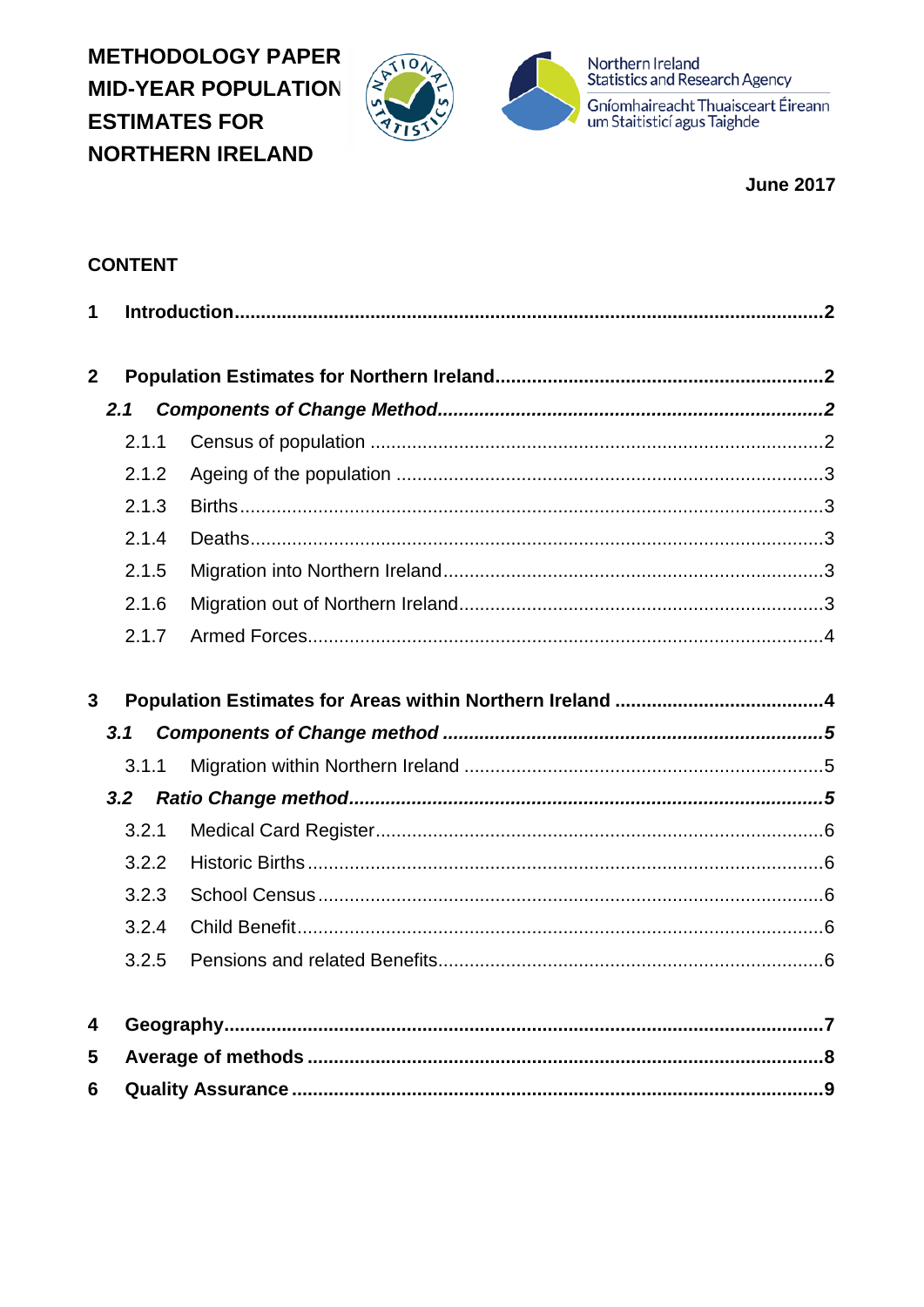#### <span id="page-1-0"></span>**1 Introduction**

In Northern Ireland, NISRA - the Northern Ireland Statistics and Research Agency produce annual estimates of the resident population. The population estimates refer to the number of people in the population at 30 June each year, the statistics are therefore often referred to as the mid-year estimates.

The population statistics refer to the *usually resident* population. The definition of usual residence is based on United Nations guidelines<sup>1</sup>; in the United Kingdom the population statistics are benchmarked to the results of the 2011 Census of Population.

Final results for the current population estimates can be found by clicking [here.](http://nisra-drupal.nigov.net/statistics/population/mid-year-population-estimates)

## <span id="page-1-1"></span>**2 Population Estimates for Northern Ireland**

At the Northern Ireland level, population estimates are updated each year using the cohort component method.

# <span id="page-1-2"></span>*2.1 Components of Change Method*

In simple terms the previous year's population estimate is "aged on" by one year, with births added and deaths removed. Net migration is also accounted for. The following formula is thus applied to update the population:

Previous year's population estimate aged on

- + Births to mothers resident in Northern Ireland;
- Deaths;
- + Net migration (including movement of armed forces personnel)

The following sections describe how the different data sources are used in this calculation.

## <span id="page-1-3"></span>2.1.1 Census of population

The 2011 Census of population was the basis for the 2011 mid-year estimates, and historic births replaced estimates of the number of 0-3 year olds at mid-year. Following analysis of administrative data and consideration of Census 2011 imputation rates, a small adjustment (-2%) was made to estimates of those aged 16 and 17 in 2011, whilst maintaining the size of the total population.

<span id="page-1-4"></span> <sup>1</sup> See ["Recommendations on Statistics of International Migration. UN 1998"](http://unstats.un.org/unsd/demographic/sconcerns/migration/migrmethods.htm#B)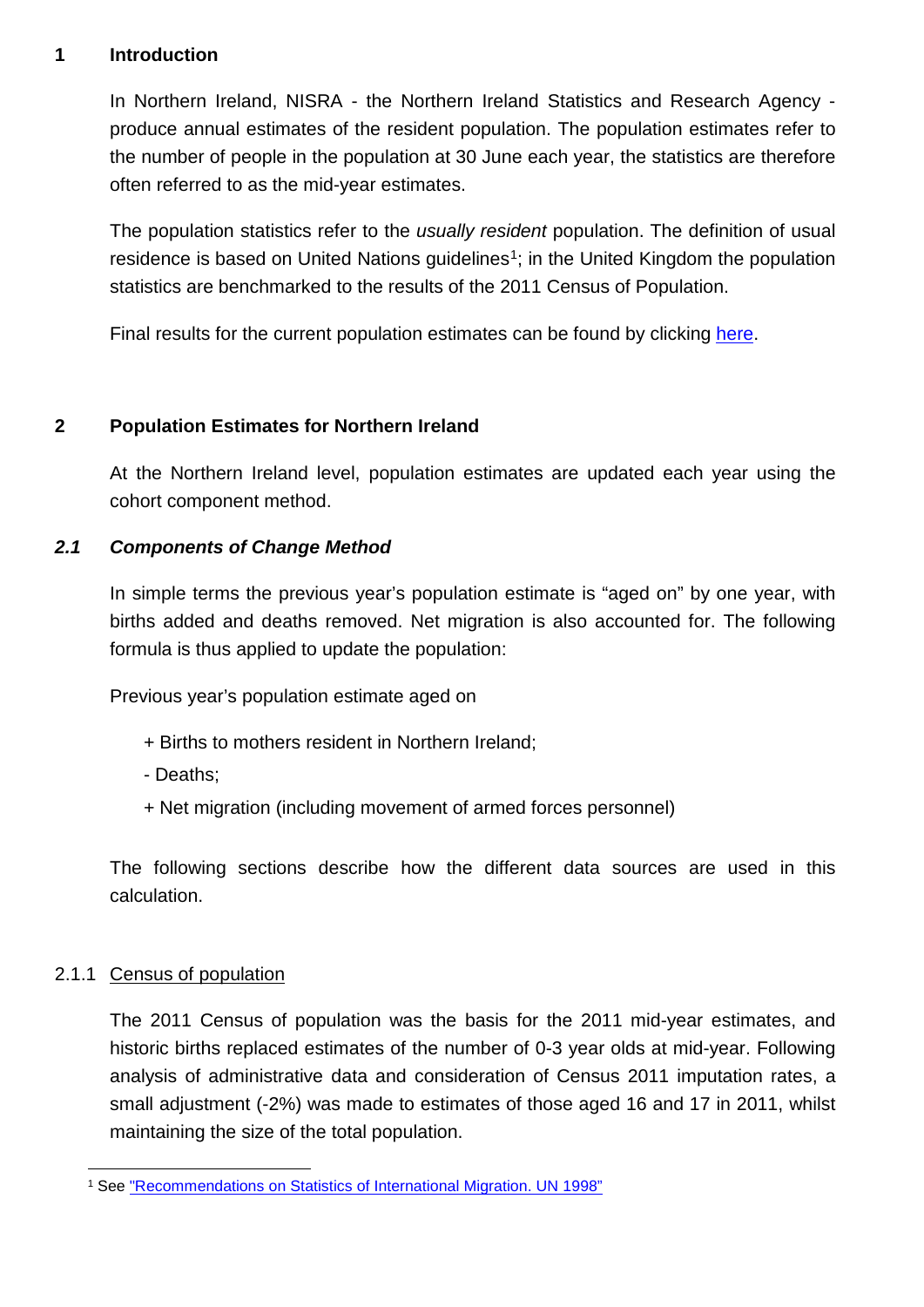#### <span id="page-2-0"></span>2.1.2 Ageing of the population

Each year the population by single year of age is aged on by one year (for example, all two-year-olds become three-year-olds one year later).

# <span id="page-2-1"></span>2.1.3 Births

Birth figures by sex are obtained from registrations with the General Register Office. They include all births that occurred between 1 July and 30 June the following year, registered up to 31 December the following year. Births to non-resident mothers are not included, as evidence from Great Britain and the Republic of Ireland suggests that there is an imbalance between the number of non-Northern Irish mothers giving birth in Northern Ireland on one side, and Northern Ireland mothers giving birth outside Northern Ireland on the other.

# <span id="page-2-2"></span>2.1.4 Deaths

The General Register Office provides details of registered deaths by sex and single year of age at mid-2016. It includes deaths that occurred between the 1 July and 30 June the following year, registered up to 31 December the following year. Also included are a small number of deaths that occurred prior to 1 July but were registered in the following year. Deaths of non-residents are included, under the assumption that equal number of Northern Ireland residents die abroad as non-residents die in Northern Ireland.

## <span id="page-2-3"></span>2.1.5 Migration into Northern Ireland

Migration into Northern Ireland or *inflows* is defined as persons who come to live in Northern Ireland from the rest of the United Kingdom or any other country for a period of at least one year. Inflows are estimated from the Medical Card Register, which is a list of patients registered with a family doctor. From this, the number, sex and age at midyear of people who joined or rejoined the register within a one-year period is determined (this will include people who previously resided here, but left and then returned). It is recognised that the Medical Card Register is deficient in recording young adult males; therefore the age distribution of young adult males is adjusted to be similar to the young adult female age distribution.

## <span id="page-2-4"></span>2.1.6 Migration out of Northern Ireland

Migration out of Northern Ireland or *outflows* is defined as persons who leave Northern Ireland to live in the rest of the UK or any other country for a period of at least one year. Outflows are estimated from transferred and deregistered medical cards for flows to Great Britain and countries outside the UK respectively. These estimates are available by sex and age at mid-year. Previous research has shown that not all outflows are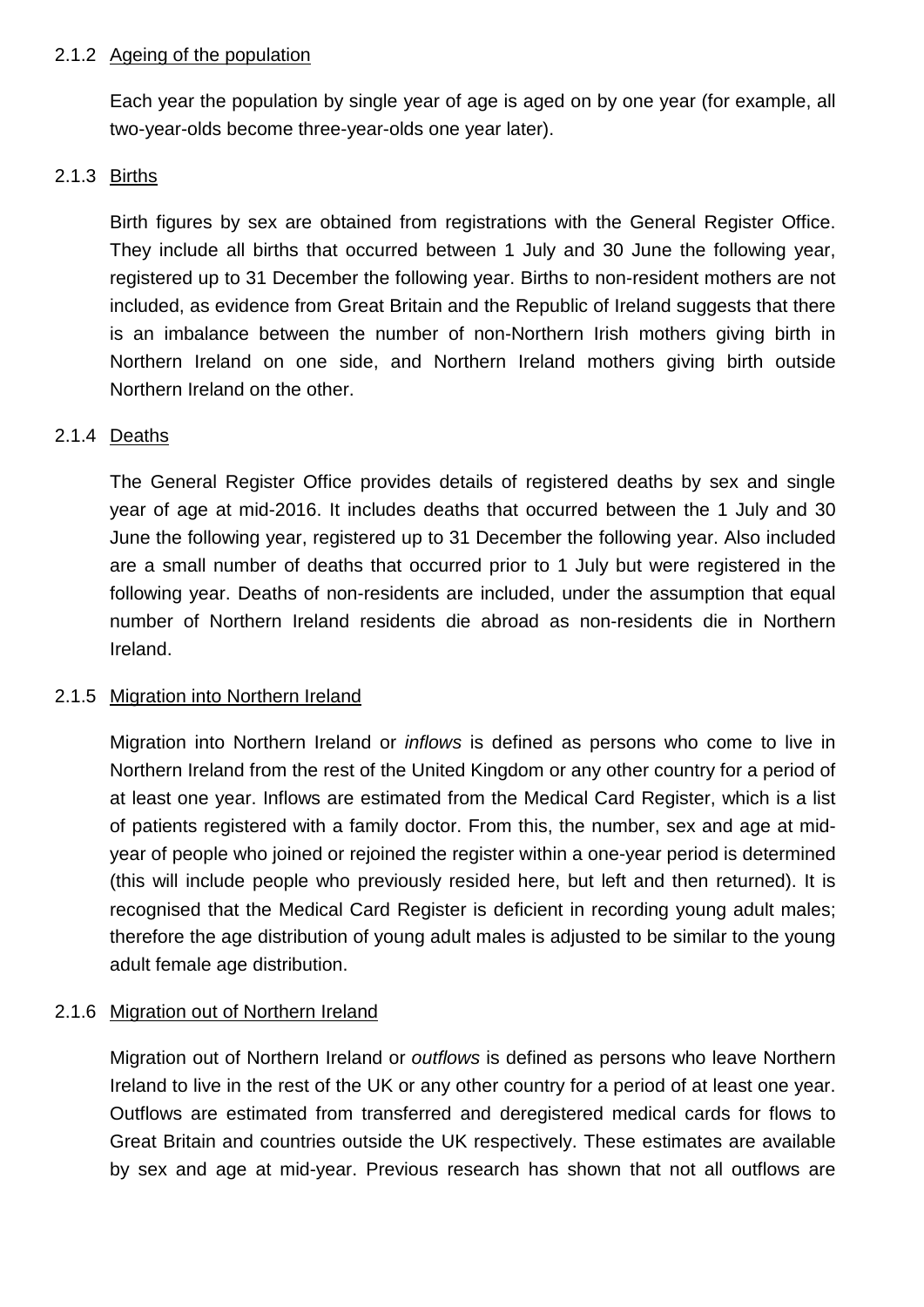measured fully by the medical card register<sup>[2](#page-3-2)</sup> and therefore de-registrations are scaled up by an additional 67 per cent (i.e. the assumption is that only 3 out of 5 persons who leave Northern Ireland to go abroad deregister from their family GP). This scaling factor was determined through analysis of historic population change using results from Censuses of population. As with inflows it is recognised that the administrative data is deficient in recording young adult males, therefore the age distribution of young adult males is adjusted to be similar to the young adult female age distribution. Migration flows to Great Britain are constrained to figures agreed by NISRA, the Office for National Statistics and National Records Scotland.

#### <span id="page-3-0"></span>2.1.7 Armed Forces

Armed Forces are treated as a special population since i) they are not commonly on the Medical Card Register and ii) their age structure remains fairly stable each year. Due to periods of service, individual members of the forces move relatively frequently into and out of the coverage of population estimates. The adjustment procedure is to subtract Armed Forces based in Northern Ireland in the previous year's estimates before ageing on the (civilian) population and then adding the Armed Forces back in after the ageing on is complete. The Defence Analytical Services Agency of the Ministry [of Defence](https://www.gov.uk/government/collections/location-of-all-uk-regular-service-and-civilian-personnel-quarterly-statistics-index) provides details on the number of forces stationed in Northern Ireland by age and sex on a quarterly basis.

## <span id="page-3-1"></span>**3 Population Estimates for Areas within Northern Ireland**

Since the publication of the 2013 population estimates in June 2014, population estimates for areas within Northern Ireland have been created using the Small Area Population Estimates (SAPE)<sup>[3](#page-3-3)</sup> methodology. Prior to that, the Northern Ireland methodology was used to create estimates for Local Government Districts (up to 2012) and Parliamentary Constituencies (up to 2008). Recently it proved more difficult to create estimates for these distinct geographies due to the existence of small overlaps between the areas. This issue became more apparent with the reform of Parliamentary Constituencies in 2010 and the Local Government Reform in 2014, with a reduction in the number of Local Government Districts from 26 to 11.

The SAPE methodology is a combination of the Components of Change and Ratio Change methods. Estimates resulting from the combination of these methods gives rise to a resultant population change which cannot be perfectly explained by the components described in Section 2. As such, the remaining or unexplained difference is included in a category called "*Other Changes*".

<span id="page-3-2"></span> <sup>2</sup> NISRA has previously issued research papers on population migration, for example, see [Northern Ireland](http://nisra-drupal.nigov.net/sites/nisra.gov.uk/files/publications/dev-est-mig.pdf)  [Migration Methodology Paper,](http://nisra-drupal.nigov.net/sites/nisra.gov.uk/files/publications/dev-est-mig.pdf) [UK Migration Methodology Paper](https://www.nisra.gov.uk/sites/nisra.gov.uk/files/publications/UK-migration-paper-2005.pdf) and [Migration Report \(2009\)](http://nisra-drupal.nigov.net/sites/nisra.gov.uk/files/publications/Migration%20Report-2009.pdf)

<span id="page-3-3"></span><sup>&</sup>lt;sup>3</sup> See Annex A of [SAPE Bulletin \(2012\)](http://nisra-drupal.nigov.net/sites/nisra.gov.uk/files/publications/SAPE12_Report_May14.pdf)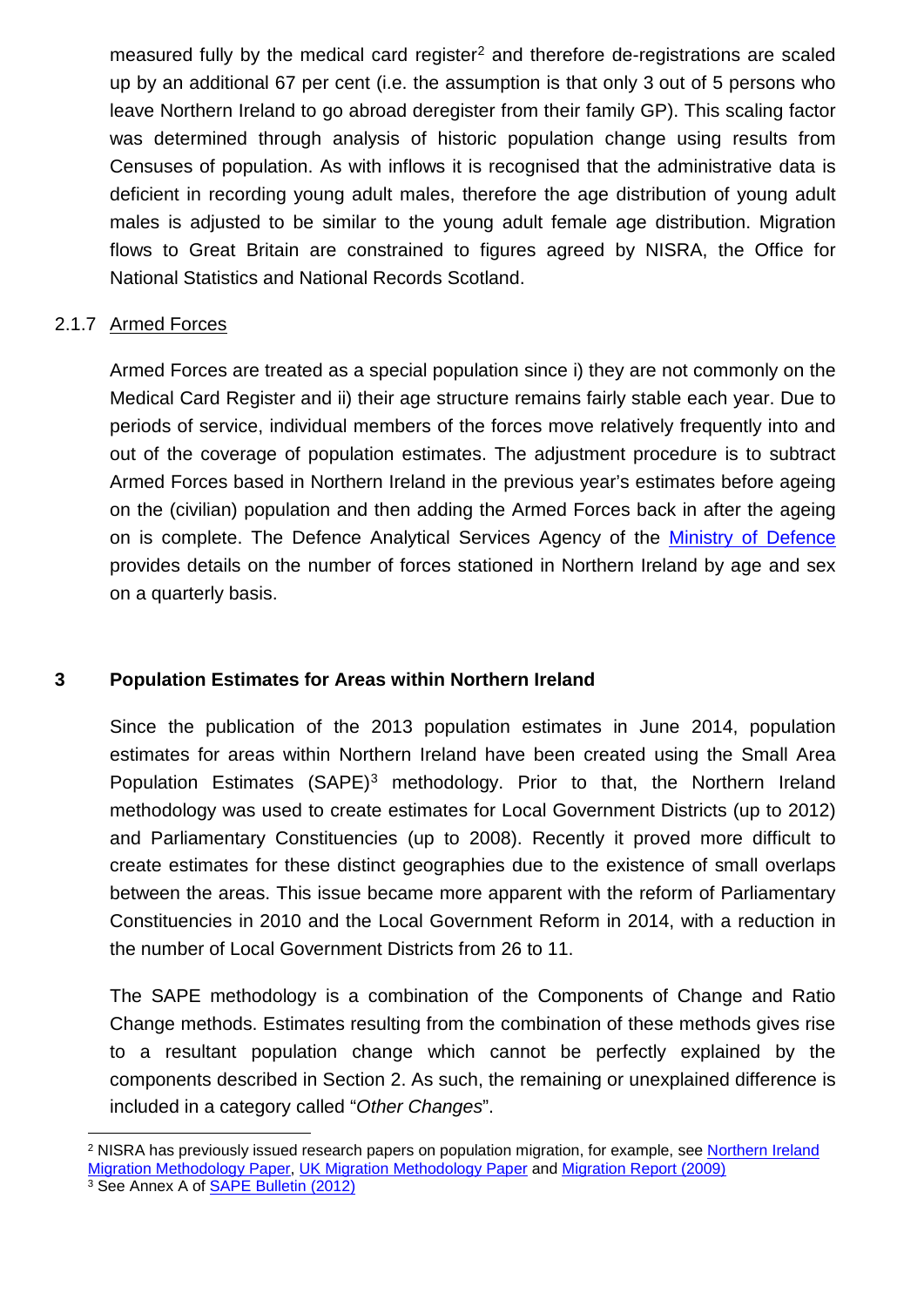#### <span id="page-4-0"></span>*3.1 Components of Change method*

For smaller areas, the components of change method is similar to that for Northern Ireland as a whole. As before, the population is aged on by one year, births are added, deaths are removed, and an adjustment is made for migration. The data sources allow for this at the smaller area level due to them providing geographical indicators to georeference the place of usual residence.

At the Northern Ireland level, changes due to migration only involved movements to and from Northern Ireland. When estimating migration for areas within Northern Ireland, consideration must be taken of an additional component of migration, namely migration between areas within Northern Ireland (i.e. internal migration).

## <span id="page-4-1"></span>3.1.1 Migration within Northern Ireland

Internal (or within Northern Ireland) migration is defined as people moving their place of usual residence within Northern Ireland. Internal migration does not have an impact on the Northern Ireland level annual population estimates, only the distribution of the population across areas within Northern Ireland. To estimate internal migration between one year and the next, changes in the Medical Card Register are used. In addition, data from the Higher Education Statistics Agency [\(HESA\)](https://www.hesa.ac.uk/) is used to account for under recording of migration in the Medical Card Register of students who move from the parental home to their place of study. Both datasets are available by age, sex and local area of origin and destination.

## <span id="page-4-2"></span>*3.2 Ratio Change method*

In the Ratio Change method, selected indicators of population change are used to update the population from some earlier or base period. The method assumes an unchanged relationship over time between the chosen indicator and the true population[4](#page-4-3). For example, if the chosen indicator increases by five per cent over the period for which estimates are required, the base population is also increased by five per cent. Further detail of this method is available in the original report on Small Area [Population Estimates.](http://nisra-drupal.nigov.net/sites/nisra.gov.uk/files/publications/SAPEdocFinal.pdf)

A number of administrative data sources are selected as indicators of population changes within the ratio change method. They are selected on the basis of a high level of coverage of the population and acceptable quality. The weight given to each data source depends on its quality in terms of its historic coverage of the population and the accuracy of information on age, sex and geographical area. These sources are discussed briefly below.

<span id="page-4-3"></span> <sup>4</sup> That is, the ratio of the true population to the indicator remains constant between the base period and the later period for which estimates are required, hence the name Ratio Change method.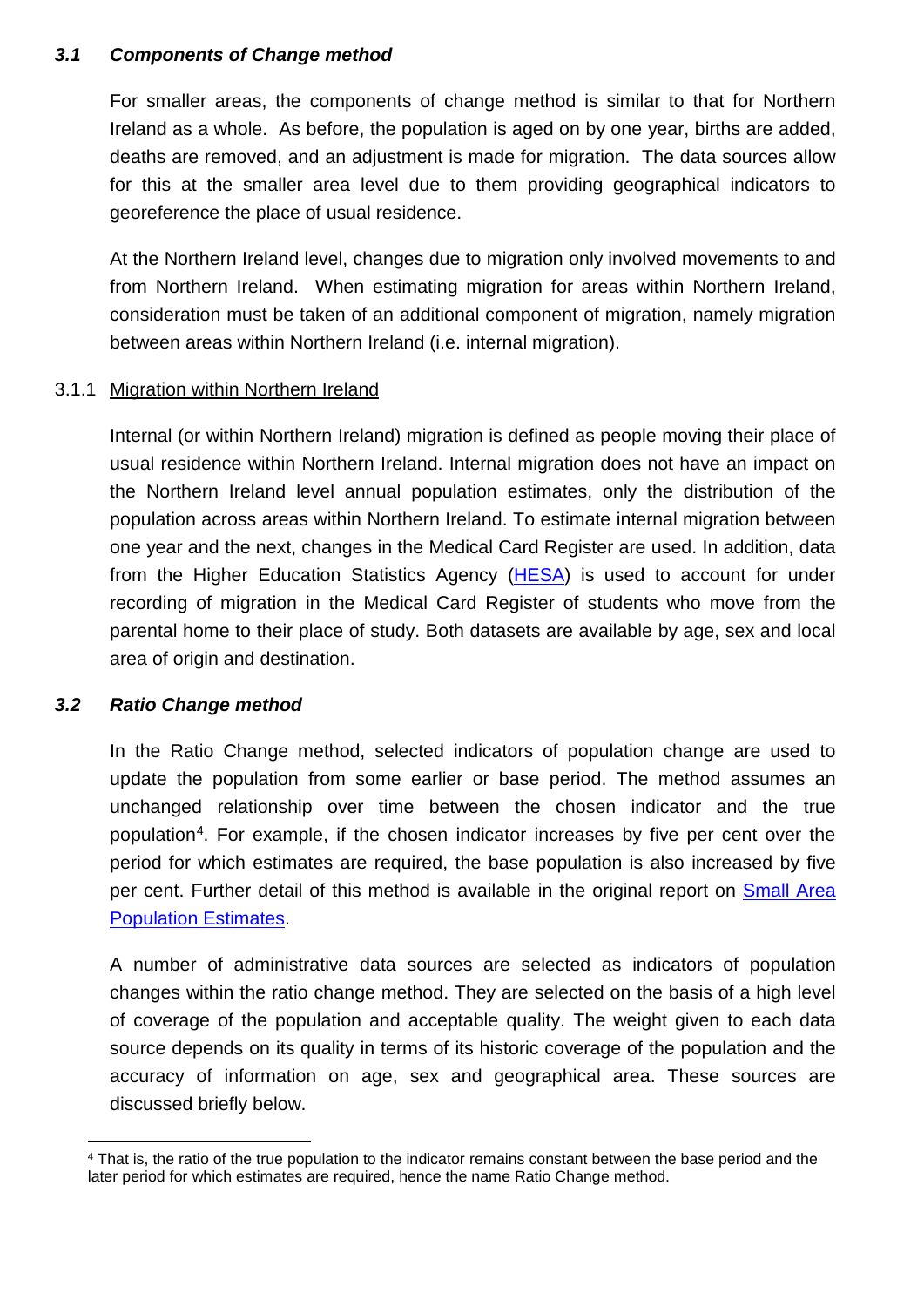#### <span id="page-5-0"></span>3.2.1 Medical Card Register

Basic demographic information of people registered with a GP in Northern Ireland is recorded on the Medical Card Register. It should provide near-universal coverage of all persons ordinarily resident in Northern Ireland. However in practice, due to factors such as lags between population changes (e.g. moves from one area to another and notification of such changes to the Health and Social Care Business Services Organisation (BSO)), the Medical Card Register suffers from the problem of list inflation, which varies from one area to another and across age groups. This is particularly the case for those in the younger working age group, where the total number of persons on the Register tends to be in excess of the population estimates. List inflation can also be localised, for example, along the border with the Republic of Ireland.

#### <span id="page-5-1"></span>3.2.2 Historic Births

The number of registered births that occurred in the two years prior to the current midyear of interest is used as an indicator for the population aged 0 or 1 years. This information is similar to that used in the components of change method.

#### <span id="page-5-2"></span>3.2.3 School Census

In the UK, compulsory school ages are 4 to 15 years. Some parents may however opt for home education, or send their children to boarding schools outside Northern Ireland. The vast majority of children resident in Northern Ireland attend local schools. Therefore, the [School Census,](https://www.education-ni.gov.uk/topics/statistics-and-research/school-enrolments) which is held each year in October for those attending primary, post primary and special education, is considered an appropriate source to be included in the ratio change method for children of school age.

#### <span id="page-5-3"></span>3.2.4 Child Benefit

Her Majesty's Revenue and Customs (HMRC) collects statistics on the number of children for which [Child Benefit](https://www.gov.uk/government/uploads/system/uploads/attachment_data/file/503347/Child_Benefit_Geographical_Statistics_August_2015.pdf) is claimed. This benefit became means-tested in January 2013, since claimants earning over £50,000 were liable to pay tax over it, and those earning over £60,000 would have to repay the entire entitlement. Rather than paying tax, claimants can now opt-out of receiving child benefit. In Northern Ireland, opting-out currently accounts for just under 3 per cent of children. This data source is still considered to have sufficient coverage to be included in the ratio change method.

#### <span id="page-5-4"></span>3.2.5 Pensions and related Benefits

[State Pension](https://www.communities-ni.gov.uk/articles/pension-information) is a non-means tested benefit; currently all people are entitled to this when they turn 65 years. The state pension ages (SPA) for people aged under 65 currently changing. As a result, currently some females aged between 61 and 65 are also entitled.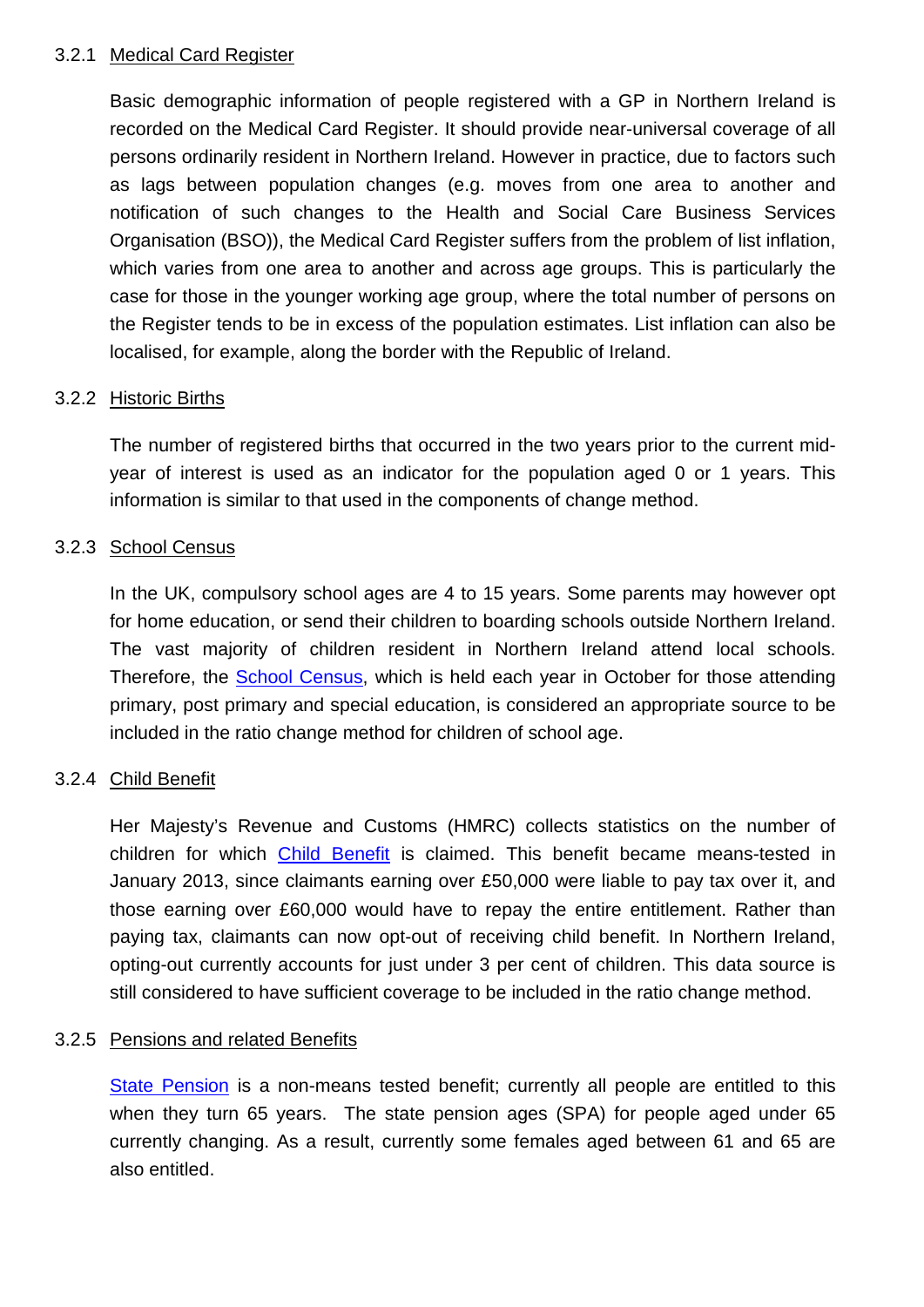Changes to SPA, as per the Pensions Act 2014, are as follows:

- Between 2012 and 2018, SPA will change from 65 years for men and 61 years for women, to 65 years for both sexes.
- Between December 2018 and October 2020, SPA will change from 65 years to 66 years for both men and women.
- Between 2026 and 2046, SPA will increase in two stages from 66 years to 68 years for both sexes.

Information is collected from the Department of Social Development on the number of claimants of State Pension and other related benefits<sup>[5](#page-6-1)</sup>.

# <span id="page-6-0"></span>**4 Geography**

Population estimates for areas within Northern Ireland are created firstly by Super Output Areas (SOAs), which are whole or subdivisions of the former 582 Electoral Wards. These SOAs become the building blocks to create population estimates for most other geographies (See Figure 1), with the following exceptions:

- 6 SOAs are split to create 12 Wards in the former Moyle Local Government District;
- 10 SOAs are split over two adjacent Local Government Districts $6$ ; and
- 101 SOAs of which parts lie within Neighbourhood Renewal Areas.

These subdivisions of SOAs are created in the final steps of the methodology.

All data sources required for the Components of Change and Ratio Change methods are supplied with geographical indicators. The most precise are POINTER references (i.e. exact XY coordinates of the place of residence). These were used in the 2011 Census, but are also available for births, deaths and the Medical Card Register – the main contributors to the Components of Change method.

Less accurate are the postcode-based data sources (School Census, Child Benefit and Pension Benefits), as they are allocated to the geographical area of the most central of properties with the same postcode. This can cause some inaccuracy issues at the smaller geography level. In addition, it is sometimes necessary to apportion a small

<span id="page-6-1"></span> <sup>5</sup> Related benefits include Attendance Allowance, Disability Living Allowance, Widows Benefit, Bereavement Benefits, State Pension Credit, Incapacity Benefit and Winter Fuel Payment.

<span id="page-6-2"></span><sup>6</sup> Armagh City, Banbridge & Craigavon; Belfast; Lisburn & Castlereagh; Newry, Mourne & Down; and Ards & North Down.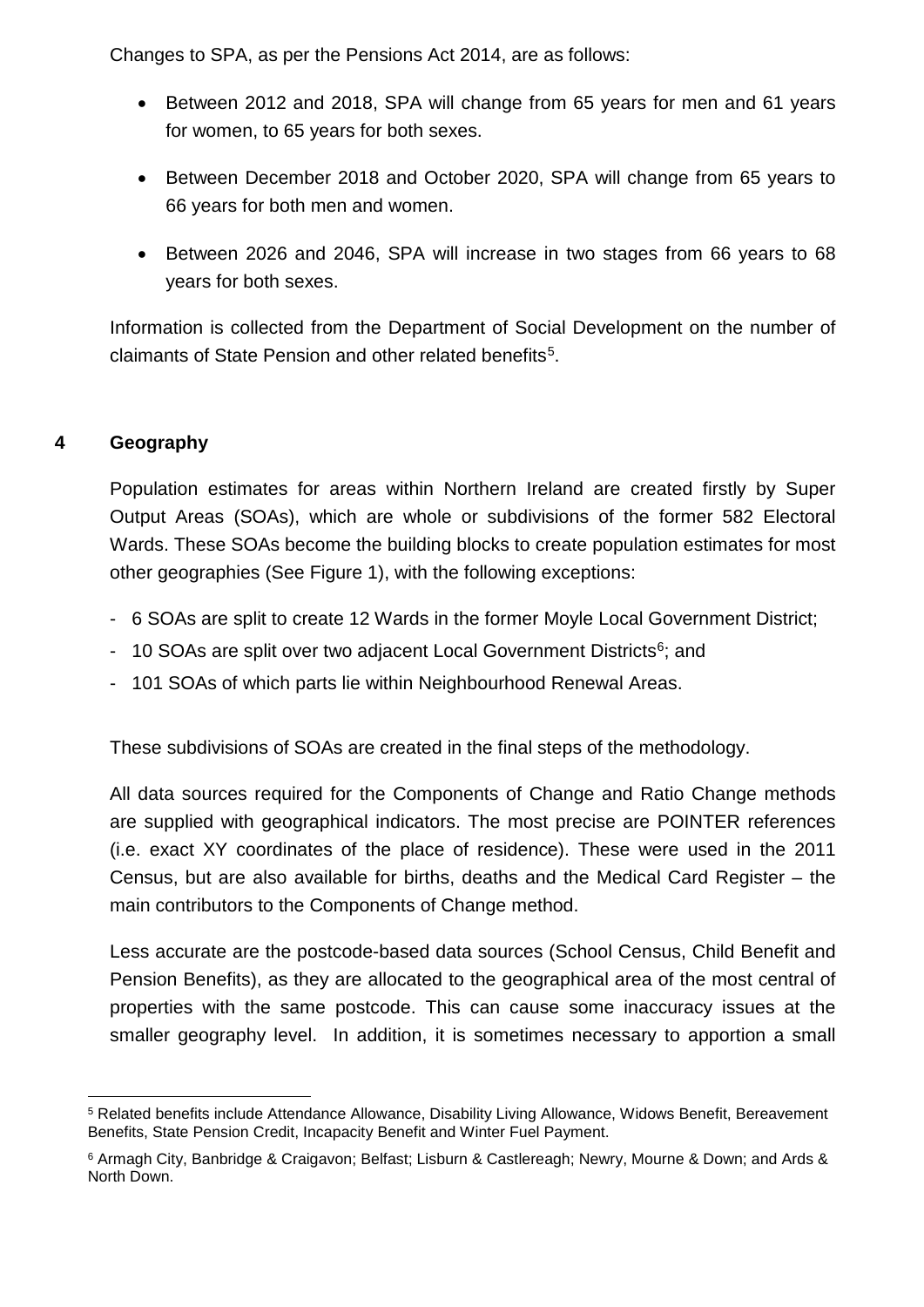proportion of records with unknown geography based on the spatial characteristics of known records (e.g. for pupils based on the area around the school they attend).





#### <span id="page-7-0"></span>**5 Average of methods**

The population estimates by SOA, sex and 5-year age band are derived from the average of figures created using the Components of Change and Ratio Change methods. These estimates are then subject to a process of quality assurance. In rare occasions, it is found that estimates from one or the other method appear to be outliers.